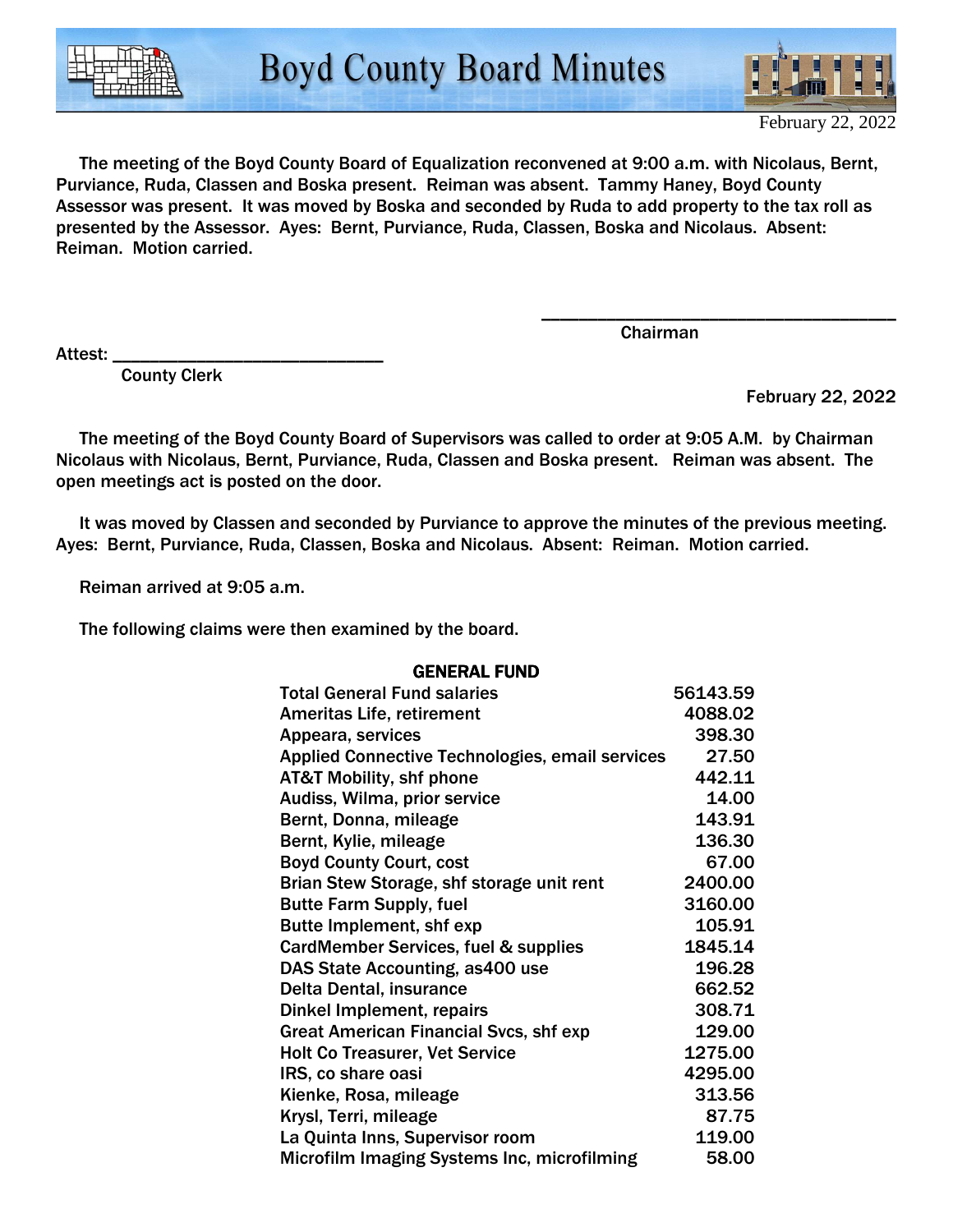

## **Boyd County Board Minutes**



February 22, 2022

| Mips Inc, services                               | 2171.92      |  |
|--------------------------------------------------|--------------|--|
| Moody Motor Co, shf exp                          | 139.06       |  |
| <b>NAPA Auto Sales, shf repairs</b>              | 62.21        |  |
| Naper Transport, shf exp                         | 96.00        |  |
| <b>NE Assoc County Officials, Assessor dues</b>  | 30.00        |  |
| <b>NE Assoc County Treasurers, dues</b>          | 50.00        |  |
| <b>NHHS, costs</b>                               | 93.00        |  |
| NPPD, electricity                                | 316.95       |  |
| <b>NE Weed Control Assoc, dues</b>               | 165.00       |  |
| Nicolaus, Alan, mileage                          | 231.66       |  |
| NNTC, phone                                      | 703.53       |  |
| <b>Northeast NE County Assessor Assoc, dues</b>  | 50.00        |  |
| Office Products Center, treas, shf & cthouse exp | 219.10       |  |
| <b>One Office Solution, shf supplies</b>         | 83.41        |  |
| Postmaster, assessor postage                     | 120.00       |  |
| Professional Law enforcement, shf ins premium    | 807.00       |  |
| Quill Corp, ext exp                              | 8.39         |  |
| Sapp Bros Petroleum Inc, ct house exp            | 45.00        |  |
| Schuman, Carl, prior service                     | 10.00        |  |
| Seven Springs Inc, water                         | 91.00        |  |
| <b>Spencer Advocate, services</b>                | 559.06       |  |
| Stenka, Ken, meals and mileage                   | 65.28        |  |
| University of NE, ext salary                     | 2654.58      |  |
| Village of Butte, water                          | 71.03        |  |
| Vision Service Plan, insurance                   | 213.52       |  |
| WM Krotter Co, shf exp                           | <u>24.49</u> |  |
| <b>Total General Fund</b>                        | 85497.79     |  |
| <b>ROAD FUND</b>                                 |              |  |
| <b>ROAD1</b>                                     |              |  |
| <b>Bartak Glass, repairs</b>                     | 669.50       |  |
| <b>Total Road 1</b>                              | 669.50       |  |
| <b>ROAD2</b>                                     |              |  |
| A&J Towing, mach hire                            | 813.20       |  |
| Spencer, William, labor                          | 1206.00      |  |
| NPPD, electricity                                | 50.49        |  |
| <b>Total Road 2</b>                              | 2069.69      |  |
| ROAD3                                            |              |  |
| Classen, Steve, labor                            | 1376.70      |  |
| <b>Total Road 3</b>                              | 1376.70      |  |
| ROAD4                                            |              |  |
| <b>Bernt Trucking Inc, gravel</b>                | 544.00       |  |
| <b>BS Enterprises, blades</b>                    | 1170.00      |  |
| <b>Butte Farm Supply, fuel</b>                   | 1068.80      |  |
| Liewer, Dave, labor                              | 1116.00      |  |
| <b>Power Plan, repairs</b>                       | 828.40       |  |
| <b>Village of Butte, water</b>                   | 32.00        |  |
| <b>Total Road 4</b>                              | 4759.20      |  |
| ROAD5                                            |              |  |
| Nicolaus, Alan, labor                            | 1188.00      |  |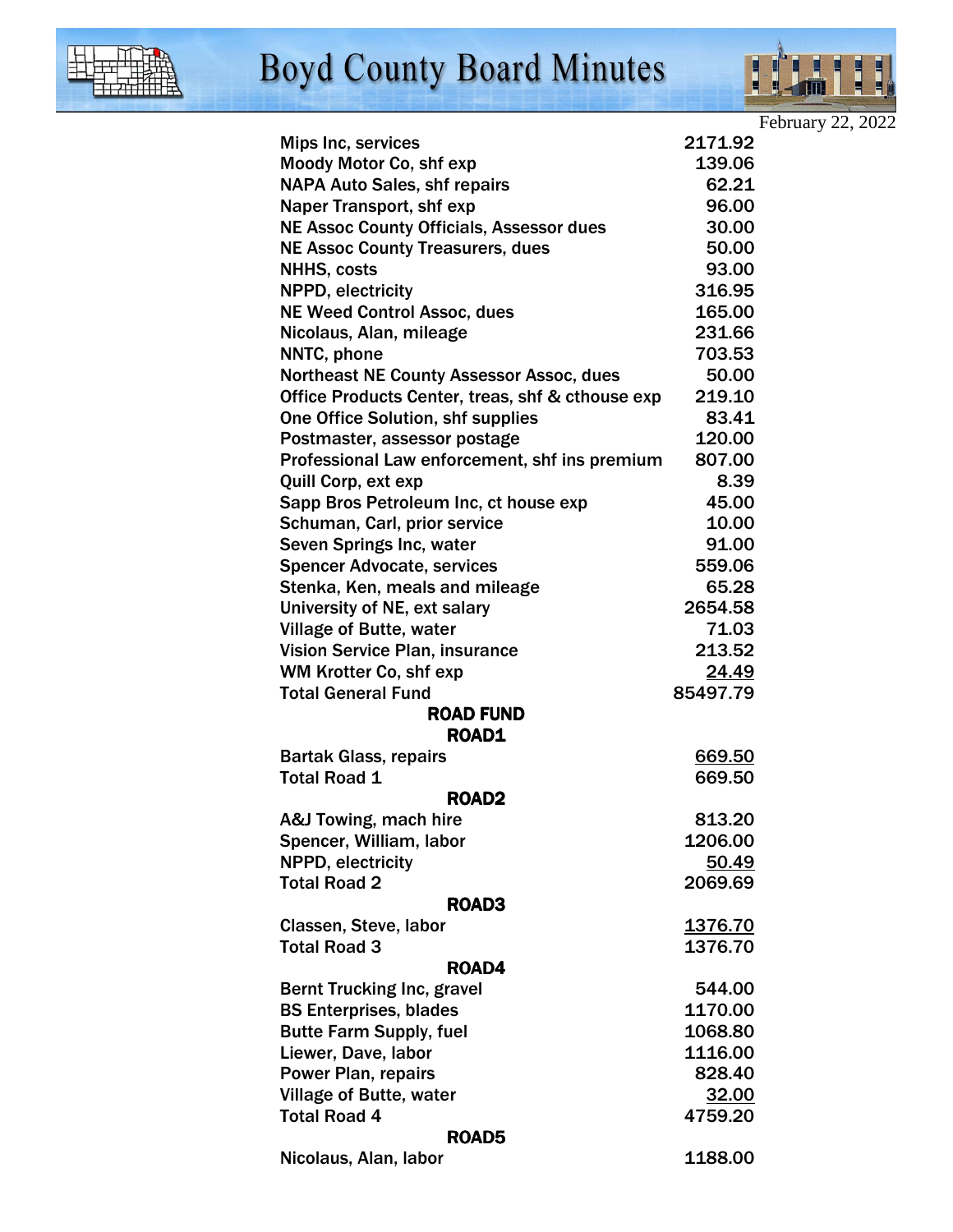

## **Boyd County Board Minutes**



|                                                    |                                              | February 22, 2022 |
|----------------------------------------------------|----------------------------------------------|-------------------|
| A&M Enterprises, mach hire                         | 224.00                                       |                   |
| <b>Mitchell Equipment, rental</b>                  | 131.03                                       |                   |
| <b>Total Road 5</b>                                | 1543.03                                      |                   |
|                                                    | ROAD6                                        |                   |
| <b>Butte Farm Supply, fuel</b>                     | 1469.68                                      |                   |
| NPPD, electricity                                  | <u>79.15</u>                                 |                   |
| <b>Total Road 6</b>                                | 1548.83                                      |                   |
|                                                    | ROAD7                                        |                   |
| Holmberg, Clayton, labor                           | 648.00                                       |                   |
| <b>Total Road 7</b>                                | 648.00                                       |                   |
| <b>Total Road Fund</b>                             | 12614.95                                     |                   |
|                                                    | <b>BRIDGE FUND</b>                           |                   |
| <b>Total Wages</b>                                 | 7327.31                                      |                   |
| A&M Enterprise, mach hire                          | 503.00                                       |                   |
| <b>AT&amp;T Mobility, cell phone</b>               | 1069.83                                      |                   |
| Boyd County Clerk, recording fee                   | 10.00                                        |                   |
| <b>BS Enterprises, signs</b>                       | 74.00                                        |                   |
| <b>Butte Farm Supply, fuel</b>                     | 553.02                                       |                   |
| <b>Butte Implement Co, repairs</b>                 | 138.27                                       |                   |
| IRS, Co share oasi                                 | 983.96                                       |                   |
| Nebraska Hydro-Seeding, services                   | 1303.50                                      |                   |
| Naper Transport Inc, gravel                        | 4050.00                                      |                   |
| <b>Power Plan, repairs</b>                         | 841.43                                       |                   |
| <b>Speece Lewis Engineers, surveyor</b>            | 19885.10                                     |                   |
| <b>Total Bridge Fund</b>                           | 36739.42                                     |                   |
|                                                    | <b>PRESERVATION &amp; MODERNIZATION FUND</b> |                   |
| Mips, services                                     | 91.20                                        |                   |
| <b>Total Preservation &amp; Modernization Fund</b> | 91.20<br><b>IHERITANCE FUND</b>              |                   |
| <b>Reimbursement for overpayment</b>               | 14558.88                                     |                   |
| <b>Total Inheritance Fund</b>                      | 14558.88                                     |                   |
|                                                    | <b>AMBULANCE FUND</b>                        |                   |
| Bernt, Donna, amb labor                            | 246.21                                       |                   |
| <b>Butte Farm Supply, fuel</b>                     | 102.11                                       |                   |
| <b>Hartland Fire Protection Co, services</b>       | 41.00                                        |                   |
| Hazen, Linda, amb labor                            | 322.62                                       |                   |
| Hostert, Joseph, F, amb labor                      | 33.96                                        |                   |
| IRS, oasi co share                                 | 56.51                                        |                   |
| Nicolaus, Loren, amb labor                         | 25.47                                        |                   |
| NNTC, telephone                                    | 62.95                                        |                   |
| Schroetlin, Cindy, amb labor                       | 110.37                                       |                   |
| <b>Quick Med Claims, services</b>                  | <u>75.65</u>                                 |                   |
| <b>Total Ambulance Fund</b>                        | 1076.85                                      |                   |
|                                                    |                                              |                   |

 It was moved by Classen and seconded by Bernt to approve the above claims subject to any unpaid personal property taxes. Ayes: All. Motion carried.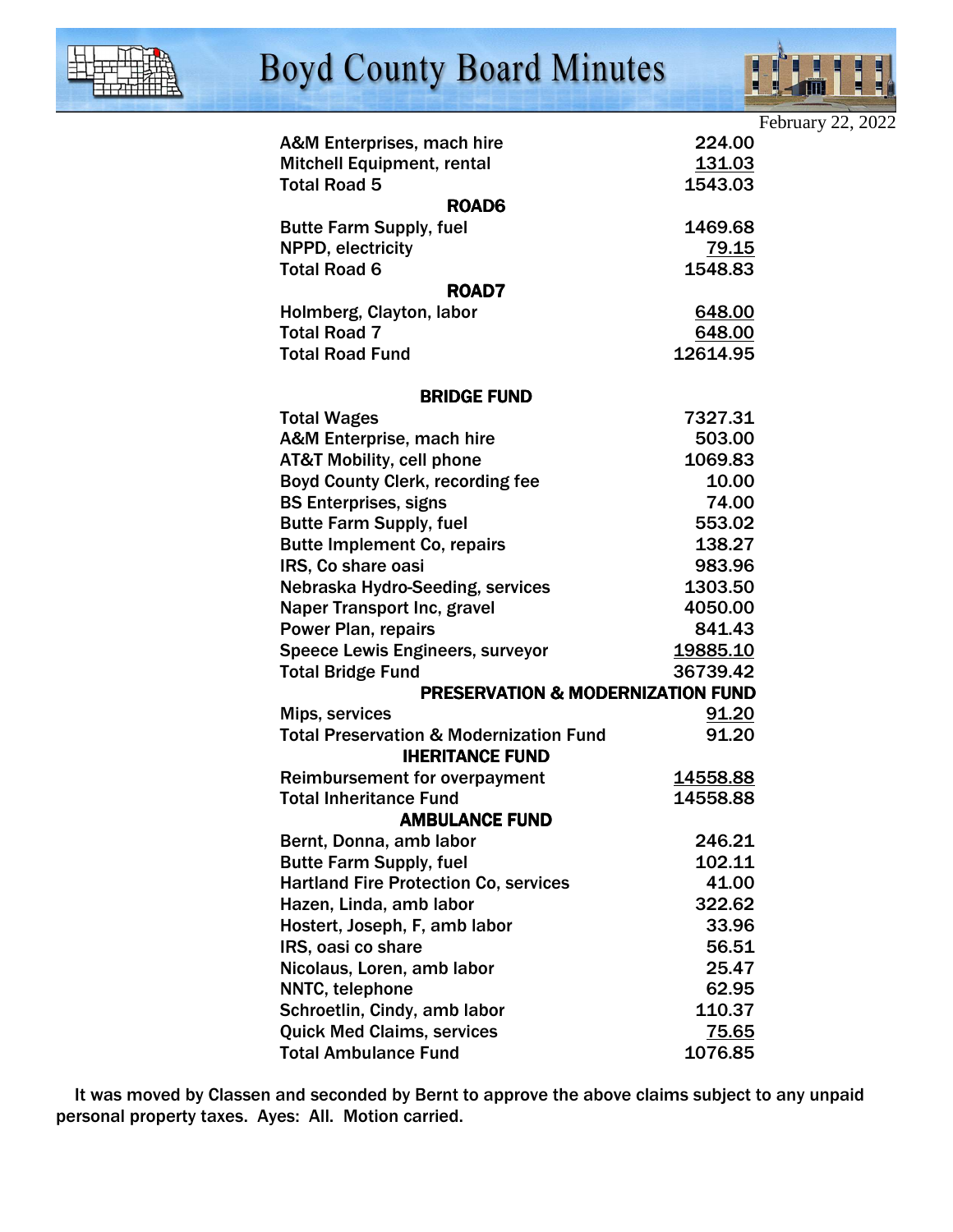



February 22, 2022

 The Clerk's, Sheriff's and Ambulance monthly reports for the month of January 2022 were examined by the board.

 A discussion was had on the letter from Berggren Architects regarding the bounce in the courtroom floor. It stated "The structural analysis indicated that the floor system will not fail as long as the floor live loading stays within the design parameters."

 It was moved by Classen and seconded by Bernt to authorize Nicolaus to sign the letter to the .Gov Domain Registration as presented. Ayes: all. Motion carried.

LaDonna Werth, Holt Boyd County Extension, was present to give the board an update.

Steve Melnick was present to give the board a presentation on Colonial Life benefits.

A discussion was had on Boyd County ARPA funds.

 The public hearing for the Conditional Use permit for Alex Bendig was opened at 10:30 a.m. ad advertised. No one from the pubic attended. It was moved by Bernt and seconded by Classen to approve the Conditional Use Permit as presented. Ayes: all. Motion carried. The hearing was closed at 10:35 a.m.

 Gary Connot, Highway Superintendent, was present with the board. Discussion was had on FEMA Project 5-34 Badger Road and Iron Post Landing Road.

 A discussion was had on the purchase of either a new or used maintainer for District 5. After discussion it was moved by Classen and seconded by Purviance to accept the State Bid on a new John Deere 772G Motor Grader with warranty to 84 month/7000 hours for \$332,438.00 which includes a trade for 1985 Cat 140G for \$26,000.00. This will be financed up to 7 years. Ayes: Bernt, Purviance, Ruda, Classen, Boska, and Nicolaus. Nays: Reiman. Motion carried.

 The One and Six Year Road Plan Hearing was opened at 11:00 a.m. as advertised. A discussion was had on road concerns. It was moved by Boska and seconded by Purviance to close the hearing. Ayes: all. Moton carried. The One and Six Year Road Hearing was closed at 11:20 a.m.

 It was moved by Bernt and seconded by Boska to adopt the following resolution. Ayes: all. Motion carried.

> RESOLUTION OF ADOPTION OF ONE AND SIX YEAR COUNTY ROAD PLANS #2022-02-22-1

Dated the 22nd, day of February, 2022.

Whereas Gary Connot, duly appointed, qualified and acting Boyd County Highway Superintendent, has prepared and on January 25, 2022 has deposited with the Boyd County Board of Supervisors, a plan for specific road improvement for Boyd County for the current year, and

Whereas the said Gary Connot has, on the date aforesaid, deposited with the Boyd County Board of Supervisors, the six-year plan prepared by him under the provisions of Section 39-2115 R. R. S., according to the rules and regulation and on the forms provided by the Board of Public Roads Classifications and Standards, and

Whereas notice of a public hearing, given and published in the BUTTE GAZETTE-SPENCER ADVOCATE on February 3<sup>rd</sup>, 2022 in the form and manner required by the Board of Public Roads Classifications and